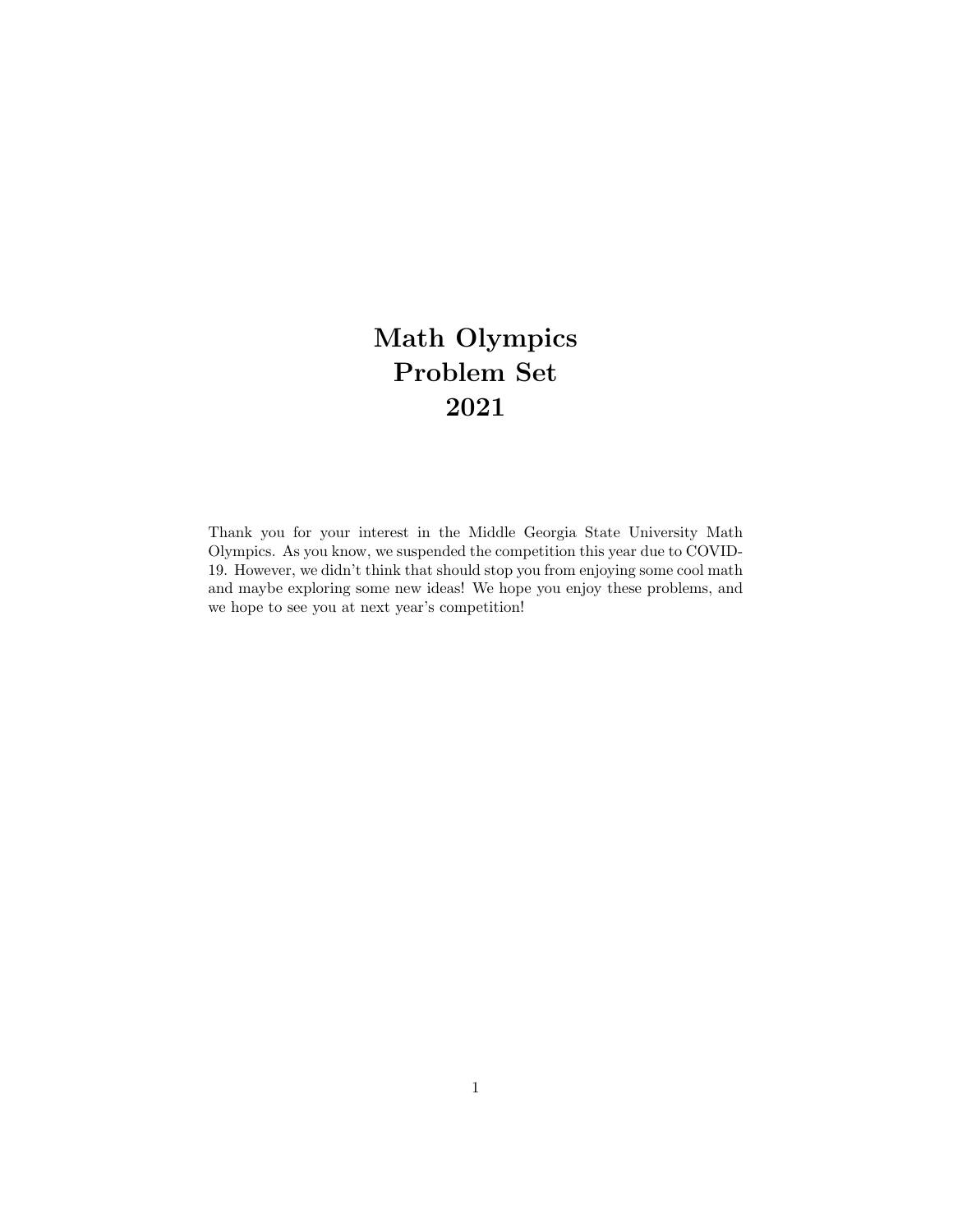- 1. For natural numbers k and m, if  $n = km + 1$  objects are distributed among m sets, then the pigeonhole principle asserts that at least one of the sets will contain at least  $k + 1$  objects. Suppose you have a bag containing 33 red marbles, 33 white marbles, and 33 blue marbles. What is the minimum number of marbles you would have to choose randomly from the bag to ensure that you get 5 marbles of the same color?
- 2. There is a classroom that is 12 ft by 12 ft. What is the minimum number of people we can fit into the classroom so that we know there are at least or people we can nt into the classroom so that we know there are two people within  $4\sqrt{2}$  ft (approximately 5.66 ft) of each other?
- 3. The variance of a dataset is the average squared distance from the mean. Given 4 fixed values  $x_1$  to  $x_4$ , what value can be given to  $x_5$  in order to minimize the variance of  $\{x_1, \dots, x_5\}$ .
- 4. There are n candidates and m voters in an election. A news station reports the final count with a table showing how many votes each candidate received. How many different tables are possible?
- 5. Given two circles centered at M and N with radius R and r below:



use compass and straight edge only to find a point P such that:

$$
(PM - R)(PM + R) = (PN - r)(PN + r)
$$

You might want to check out the [Intersecting Secants Theorem](https://en.wikipedia.org/wiki/Intersecting_secants_theorem ) !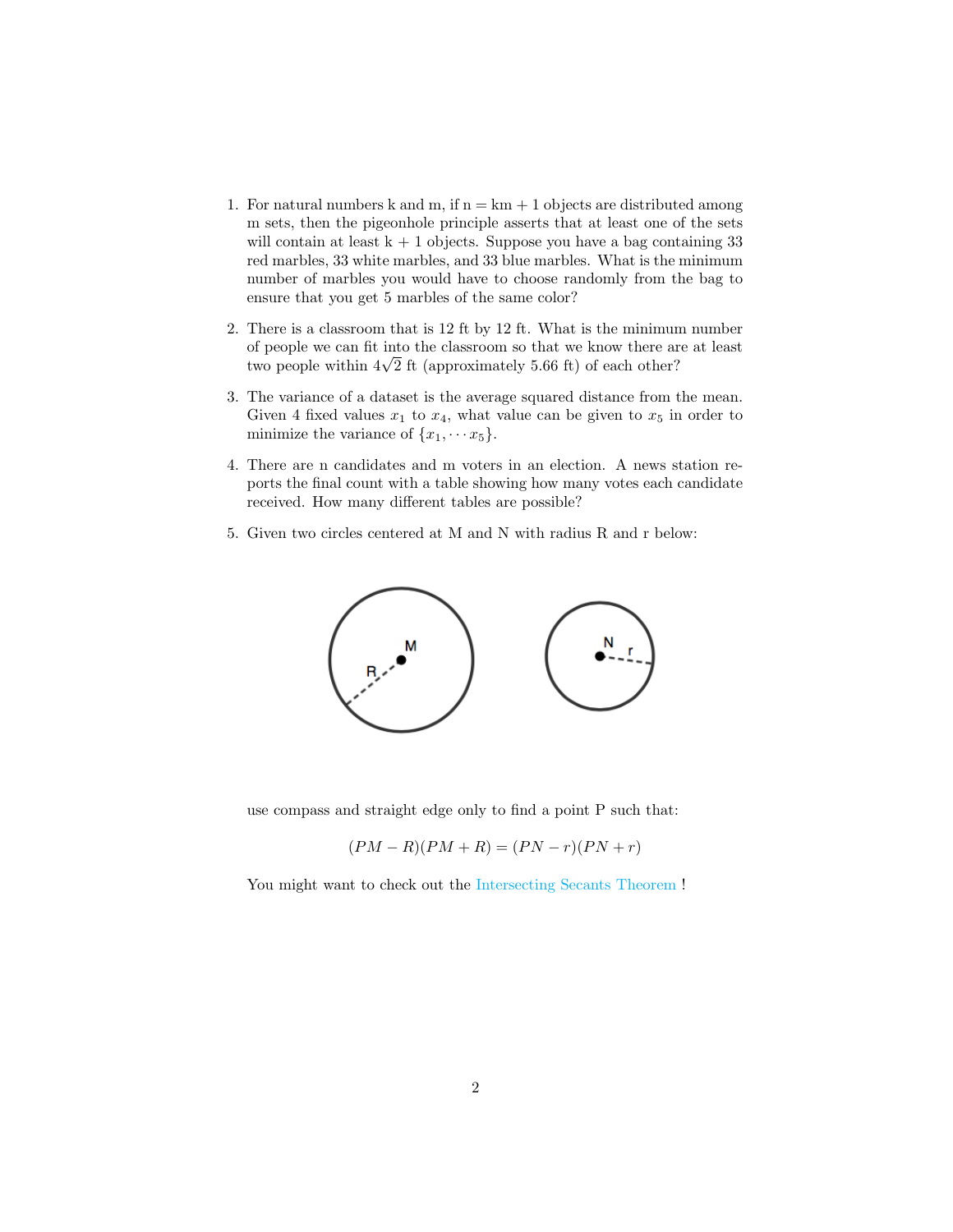6. Given a point A and a segment BC, use a compass and straight edge to construct a segment starting at A with length BC.



7. In the field of Graph Theory, a node is called a vertex and an edge is a line that connects any 2 vertices. A walk is a finite or infinite sequence of edges which joins a sequence of vertices. A trail is a walk in which all edges are distinct (no repeats). A path is a trail in which all vertices are distinct. Consider the graph below:



Is it possible to create a path, using the following diagram by including every vertex? (remember you can't reuse vertices or edges)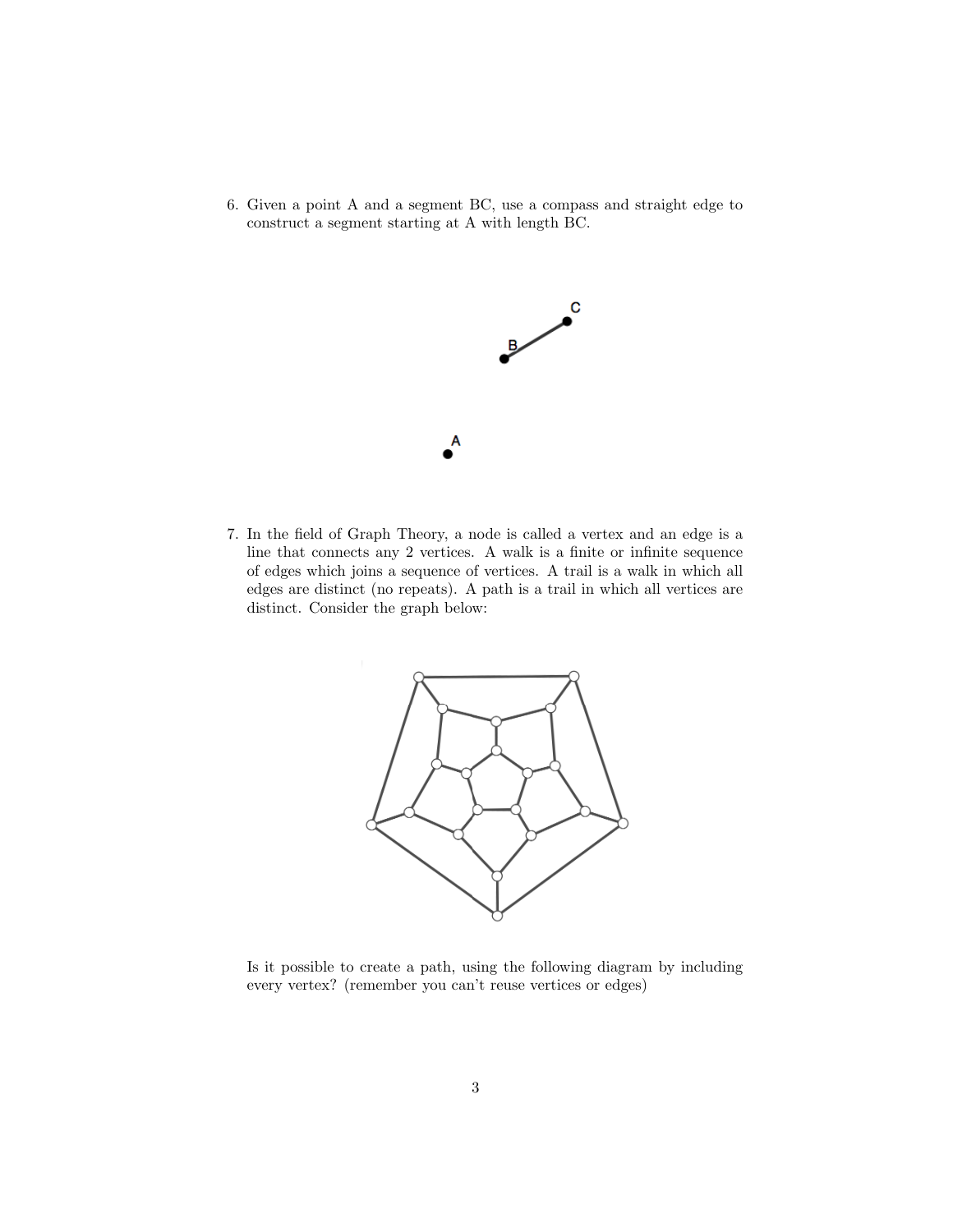8. A [spanning tree](https://mathworld.wolfram.com/SpanningTree.html) of a graph  $G$  is a subgraph of the graph with as many edges removed as possible, but leaving the graph still connected (i.e. there is path between any two vertices). Edges in graphs can also be assigned numbers, known as weights of costs. As a result, varying spanning trees of a graph can have different costs. Given the following graph:



what is the cost of a minimum cost spanning tree? You might want to check out [Kruskal's Algorithm.](https://en.wikipedia.org/wiki/Kruskal%27s_algorithm) (Note that the cost is unique, but there may be different minimum cost spanning trees)

9. Say you find you and your best friend playing blackjack in Vegas. With you, your best friend and the dealer being the only 3 people at the table, and this dealer is dealing with a double deck (so a combined deck of two Standard 52 Card decks of playing cards). These are the cards you can see:



If your friend went first and chose to stay, what is the probability that the dealer has a 10, J, Q, or K, so you end up winning?